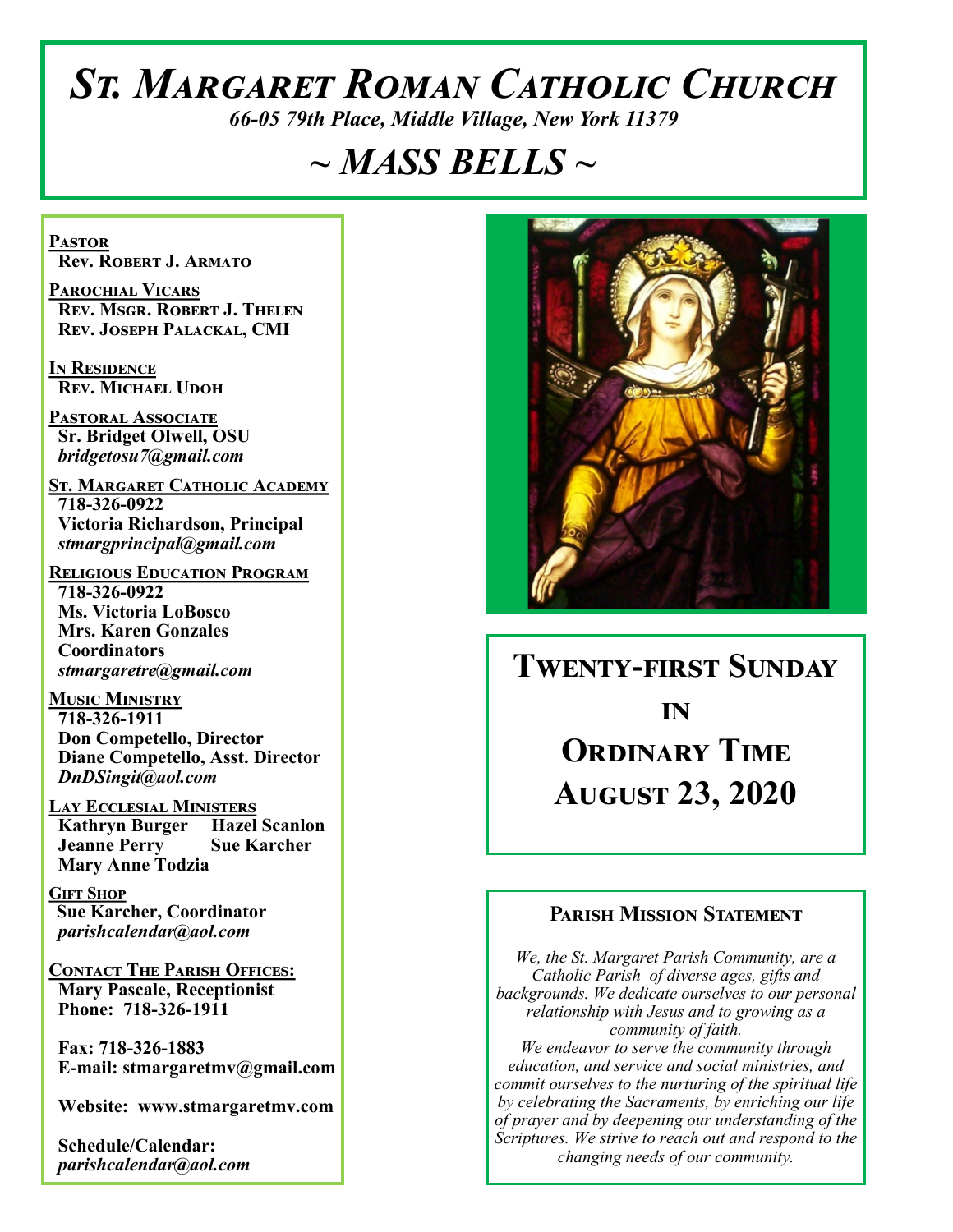## *MASSES FOR THE WEEK*

| SUN.                                 | <b>AUGUST 23 - TWENTY-FIRST SUNDAY</b><br><b>IN ORDINARY TIME</b><br>Mary Hawd<br>Il Popolo della Parrocchia/Antonio Caleca<br>Michael, Saverio e Luigi Bosco/Rosalie<br>Lombardo/Geraldine Ciaccio/<br>Maria Stephens<br>Martin Wintergerst (ANNI)<br>Marie Hamill |  |
|--------------------------------------|---------------------------------------------------------------------------------------------------------------------------------------------------------------------------------------------------------------------------------------------------------------------|--|
| 7:30<br>9:00                         |                                                                                                                                                                                                                                                                     |  |
| 10:30<br><b>NOON</b><br>5:00PM       |                                                                                                                                                                                                                                                                     |  |
| MON.<br>7:00<br>9:00                 | <b>AUGUST 24 - ST. BARTHOLOMEW</b><br>Intention of Kathleen Kiernan<br>Chester & Eleanor Kapica                                                                                                                                                                     |  |
| TUE.                                 | <b>AUGUST 25 - ST. LOUIS AND</b><br><b>ST. JOSEPH CALASANZ</b><br>Harvey Karcher (ANNI)<br>Colette E. Weiner                                                                                                                                                        |  |
| 7:00<br>9:00                         |                                                                                                                                                                                                                                                                     |  |
| WED.<br>7:00<br>9:00                 | <b>AUGUST 26 - WEEKDAY</b><br>Geraldine Ciaccio<br>Josephine Matzelle                                                                                                                                                                                               |  |
| THU.<br>7:00<br>9:00                 | <b>AUGUST 27 - ST. MONICA</b><br><b>Frank Coccaro</b><br>Julia & Allen McConville                                                                                                                                                                                   |  |
| FRI.<br>7:00<br>9:00                 | <b>AUGUST 28 - ST. AUGUSTINE</b><br>Geraldine Ciaccio<br>Maureen O'Shea                                                                                                                                                                                             |  |
| SAT.                                 | <b>AUGUST 29 - THE PASSION OF SAINT</b><br><b>JOHN THE BAPTIST</b>                                                                                                                                                                                                  |  |
| 9:00<br>5:00PM                       | <b>Collective: Angie Ferzola/</b><br><b>Steve Pirtz</b>                                                                                                                                                                                                             |  |
| SUN.                                 | <b>AUGUST 30 - TWENTY-SECOND</b><br><b>SUNDAY IN ORDINARY TIME</b>                                                                                                                                                                                                  |  |
| 7:30<br>9:00<br>10:30<br><b>NOON</b> | <b>Adolph Roemmelt</b><br>Geraldine Ciaccio/Anna Carosi<br>People of the Parish<br>Marion Veneziano (ANNI)                                                                                                                                                          |  |



5:00PM Mary B. O'Shea

*THE PASSION OF SAINT JOHN THE BAPTIST AUGUST 29*

## **PARISH INFORMATION**

**Rectory Office Hours** 

**Monday - Friday - 9am to Noon and 1pm to 5pm Saturday - by appointment Sunday - closed**

**CONFESSIONS** - Saturday, 4-4:45pm at the school door in the parking lot.

**NOVENA** to Our Lady of the Miraculous Medal Mondays after the 9am Mass. **SUSPENDED**

**THE ROSARY AND DIVINE MERCY** devotion are prayed every morning in the church at 8:30am. **SUSPENDED**

**BAPTISMS** take place every Sunday as needed. Please call the rectory for an appointment and to register your child.

**WEDDINGS MUST** be scheduled at least six months in advance by appointment with a priest or a deacon. Please call the rectory office. For marriage preparation information visit www.pre-cana.org.

**THE ENGLISH CHOIR** rehearses on Tuesday, at 7 pm in the Church. Tenors and baritones needed! **SUSPENDED**

**IL CORO ITALIANO** prattica ogni Domenica prima della Messa Italiana. **SUSPENDED**

**THE YOUTH CHOIR** rehearses on Monday, from 6-7 pm in the Church. For more info, DnDsingit@aol.com **SUSPENDED**

**BOY SCOUT TROOP #119** meets on Tuesdays from 7:15-9 pm in the Parish Hall. New members are welcome, age 10 1/2 & up. Call Mr. Krzewski, 718-894-4099. **SUSPENDED**

**CUB PACK #119** meets on Mondays from 7-8:30 pm in the Parish Hall. New members welcome, age 6 to 10-1/2. Call Mr. Krzewski, 718-894-4099. **SUSPENDED**

**SENIOR CITIZENS** meet every Wednesday at 12 Noon in the Parish Center. **SUSPENDED**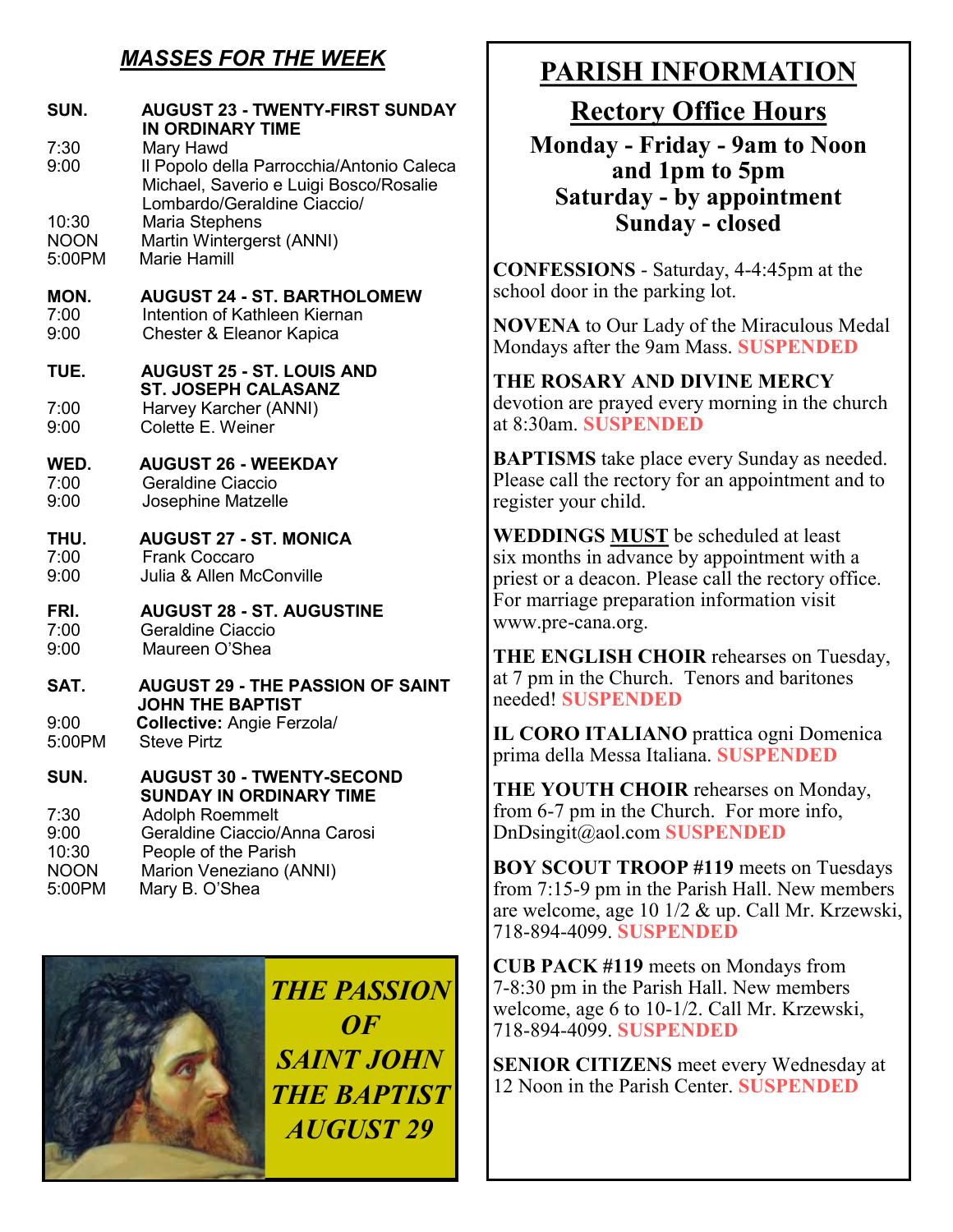## PLEASE PRAY FOR OUR SICK

Connie Faccibene, Linda Frazier, Cari Ann Falk-LoBello, Glen Falk, Ronald Frazier, Robert Sabini, Lee Falk, Scott White, McKinley Kelleher, Sean Harrison, Justin James Quirke, Elizabeth Ott, Mary Harrison, John Murphy, Anne McGinnis, Julio Pelaez, Maritza Gutierrez, Graciela Mora, Cindy Mulore, Salvatore Tuttolomondo, Gloria Mojica, Gloria Pemaj, Allen McConville, Jack Marchindiondo, The Scaturro Family, Louis Pittelli, Marion Caracciola, Giovanni Campo, Edward Stoltzenberg, Louis Pittelli, James Graff, Carol Arevalo, Immaculate Marge D'Elia, Jim O'Friscoll, Mary Rigovich, Matteo Sabini, Bob Biolsi, The Mojica Family, Msgr. Leonard Badia, Matthew Zender, Cathie Greulich, Joseph & Mary Augustine, Anthony Pittelli, Josephine Hartnett, Karen Schaefer, Jill Archbold, Fr. Paul Weirichs CP, Hannah Lehman, Daniel Wilson, John Austin Bryzgornia, Dave Kazmier, John Nogiewich, Tim Rooney, Frank Ciccone, Cindy (Peli) Heege, Dr. Ajay Lodha, Dr. Vincent P. Rappa, Charlie Krzewski, Helga Zender, Deacon John DeBiase, Tom Haubert,

*The names will remain for 3 months, please call 718-326-1911 and ask for continued prayers.*

## **Prayer Requests**

**Pray for vocations to the Priesthood and Religious Life.** 

**Pray for first responders and medical personnel.**

**Please pray for our men and women from our Parish serving in the defense of our country: Lt. Col. Thomas Frohnhoefer Sgt. Robert A. Domenici** 



## *WE RECALL OUR BELOVED DECEASED Especially:*

*Maria L. Arias, Anne Maley, Joseph R. Sylvester, Sr.*

*May they rest in Christ's Peace!*



*SAINT AUGUSTINE AUGUST 28*

## **RECTORY OFFICE HOURS**

 Rectory office hours have resumed (see schedule on page 2 of this bulletin).

 Only ONE person at a time will be admitted into the rectory. All others must remain outside and observe social distancing of six (6) feet between people on the sidewalk.

## **TODAY'S READINGS**

 *Twenty-First Sunday in Ordinary Time*

Is 22:19-23 Ps 138:1-2, 2-3, 6, 8 Rom 11:33-36 Mt 16:13-20

## **READINGS FOR THE WEEK**

| Monday:    | Rv 21:9b-14<br>Ps 145:10-13, 17-18<br>$Jn$ 1:45-51             |
|------------|----------------------------------------------------------------|
| Tuesday:   | 2 Thes 2:1-3a, 14-17<br>$Ps\,96:10-13$<br>Mt 23:23-26          |
| Wednesday: | 2 Thes 3:6-10, 16-18<br>Ps 128:1-2, 4-5<br>Mt 23:27-32         |
| Thursday:  | $1$ Cor 1:1-9<br>Ps 145:2-7<br>Mt 24:42-51                     |
| Friday:    | 1 Cor 1:17-25<br>Ps 33:1-2, 4-5, 10-11<br>Mt $25:1-13$         |
| Saturday:  | 1 Cor 1:26-31<br>Ps 33:12-13, 18-19, 20-21<br>Mk 6:17-29       |
| Sunday:    | Jer 20:7-9<br>Ps 63:2, 3-6, 8-9<br>Rom $12:1-2$<br>Mt 16:21-27 |
|            |                                                                |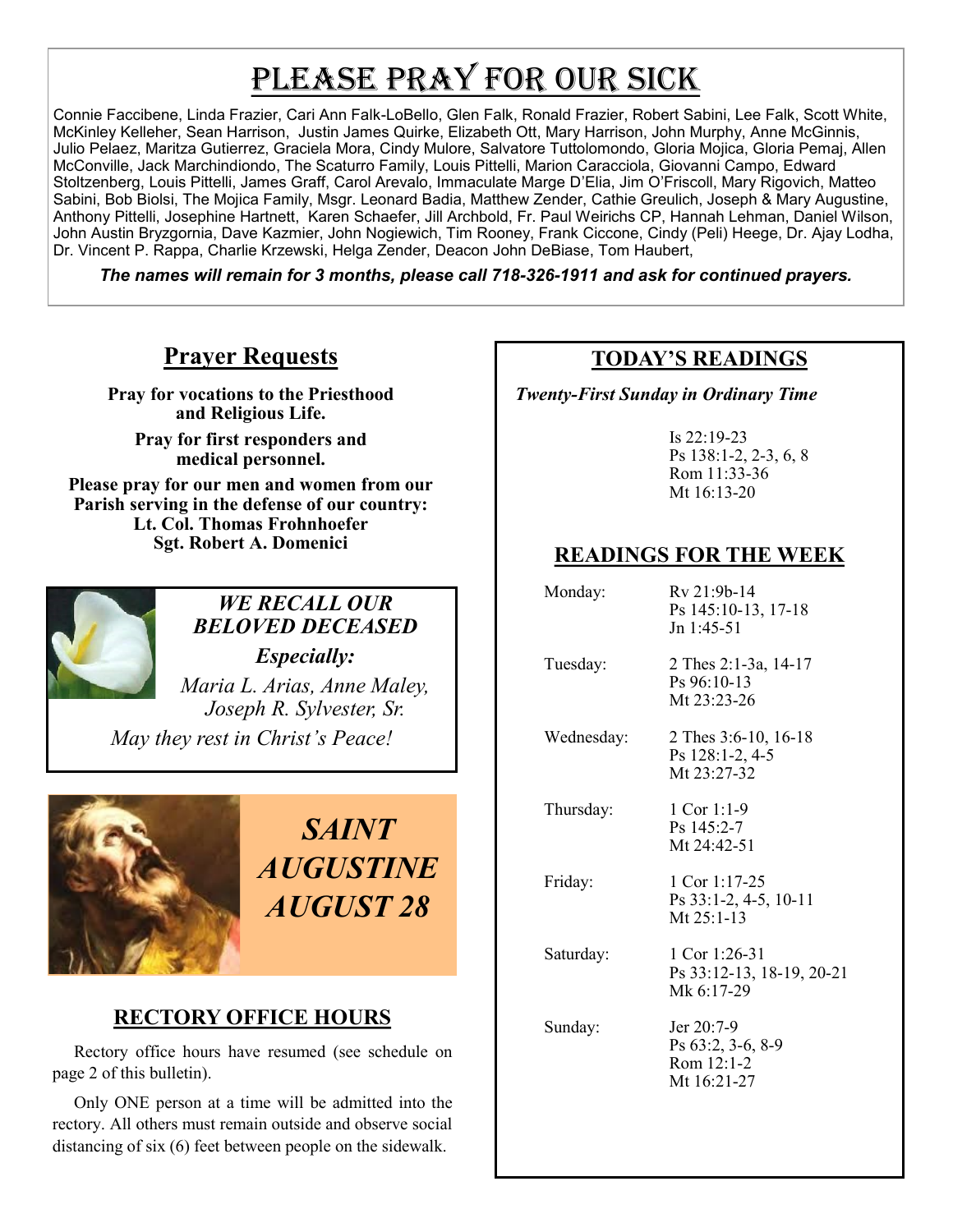#### *From the Pastor's Desk:*

## *"Who do YOU say I am?"*

 There are interesting twists in today's Gospel as we find Jesus with His closest disciples in a sort of oasis in the northern part of Galilee, a place to rest and regroup and to discuss matters away from the hustle and bustle of crowds. He begins by asking them who the people think the Son of Man (a title for the Messiah) is. The Twelve give stock answers based on what they've heard from the crowds. Then He asks them point blank, "But you, who do YOU say that I am?"

 Did you notice the shift from third person to second and first? It's more than a grammatical change. It's a matter of drawing in the Twelve for a commitment. No longer can they simply go by popular opinion and opinion polls. No more sitting on the fence. They have to make a choice, a declaration of their own, a statement of faith, and that will require a tremendous commitment on their part.

 Simon sticks his neck out and gives the correct answer: "You are the Christ, the Son of the living God!" He says this not because he's a genius or made an in-depth study of Scripture or because he's reflected on the question for some time. The Holy Spirit of the Father has moved him to this insight of faith. In return, Christ bestows two gifts on Simon: a new name and a new position. He is renamed Peter (*Petros* in Greek, *Cephas* in Aramaic), "the Rock", and is given custody of the "keys to the Kingdom of Heaven", to bind or to loose as he sees fit.

 Peter's declaration is the base, the foundation of the Church's belief. We do not follow just one more prophet among others or even the last and greatest of them. We follow the Incarnate Word, God Himself, Who has come from the Father for the forgiveness of sins and the reconciliation of mankind with God, and Who even now bestows on His Church the "keys", i.e., the authority to forgive sins, which today's priest, as a successor to St. Peter and the other Apostles, does in the Sacrament of Reconciliation, guided by the Holy Spirit.

 The question that Christ posed to His closest disciples is the same question that He poses to each and every one of us today: "Who do YOU say that I am?" How do we answer such a question? Our response cannot be simply an empty statement about something that we've picked up from study, or have heard from our elders or in some homily. Our response is to be given not only with the assent of the mind but also, and most especially, by the way that we live our lives as people of faith.

 Thus, we cannot call ourselves Christians and acknowledge Him as "the Christ, the Son of the living God", and then act knowingly as if He never existed, or in open contradiction to His teachings and those of the Church that continues His mission and serves in His Name, figuring perhaps, that we always could go to confession for absolution. Yes, the mercy and justice of God are beyond measure of human comprehension, but that would be the sin of presumption.

 Discipleship in Christ is not a buffet from which we get to choose whatever meets our personal tastes and fancies, leaving the less appealing parts of the Gospel behind. It's all or nothing at all. Bottom line: If you cannot accept and do not live according to the teachings of Jesus Christ and His Church, you'll have to call yourself something else, because the title "Catholic" has been taken.

 In these difficult and trying times, we need to remember that all people are called to a life of holiness, to act with justice, to stand up for the truth, to respect the sacred and intrinsic dignity of every human life as having been created in the image and likeness of God, regardless of how the world may ignore Him or try to shut Him out from the human conversation. Christ promises in today's Gospel that even the gates of hell cannot hold out against His Church.

 So, live boldly! Live by the grace of God as a Christian, and thereby proclaim to the glory of God the Father that *Jesus Christ is Lord!*

*~ Fr. Armato*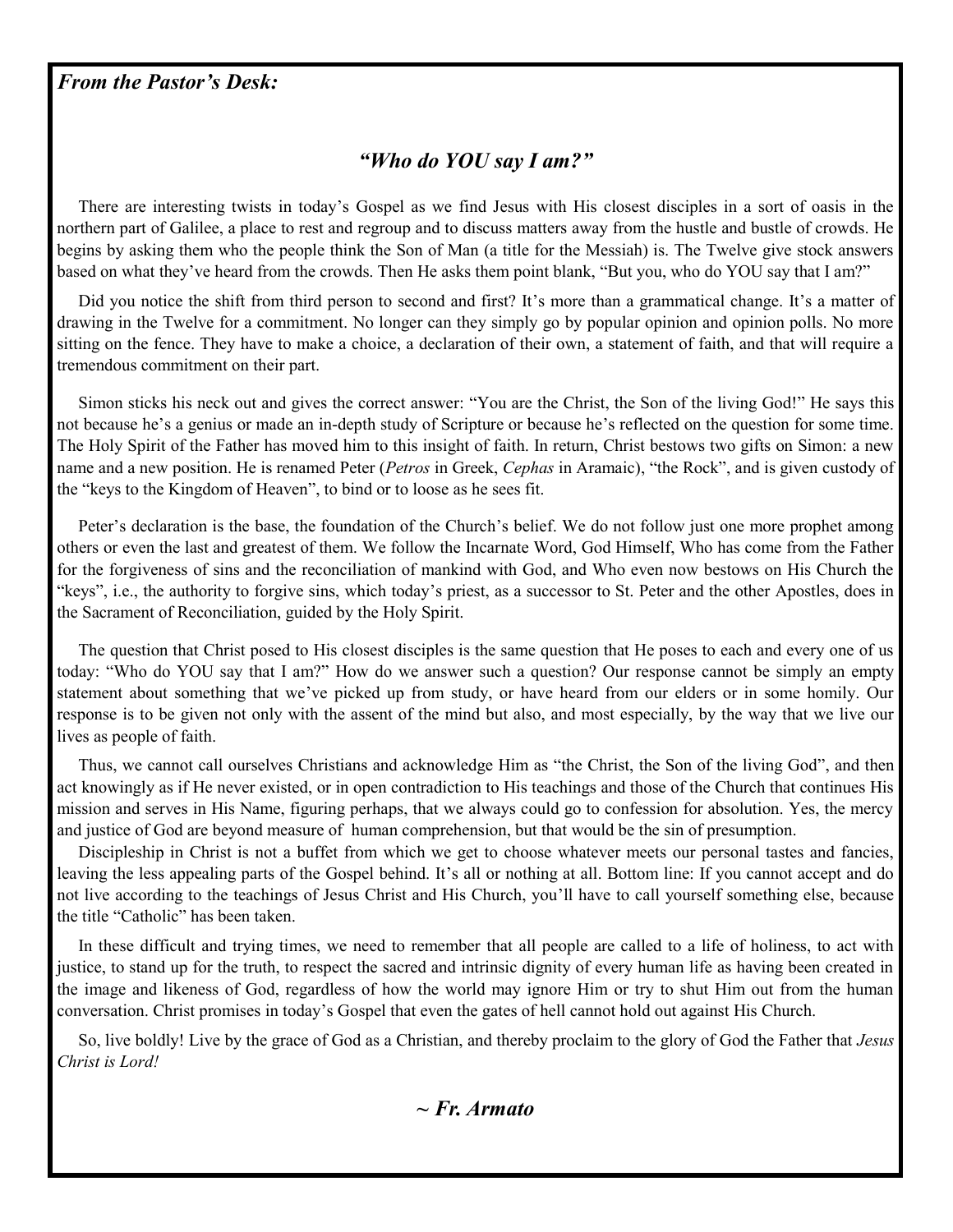## **ANNUAL CATHOLIC APPEAL**

 The **2020** *Annual Catholic Appeal* campaign continues toward our **goal of \$80,015. So far, 123 families have pledged \$46,857 (58.6%), still below where we were this time last year.** 

 With about 650 families registered in the Parish, this comes to an *average donation of \$125 per family*. Even in these difficult times, it's certainly not a burden if we ALL pitch in between now and Christmas.

 First come your own family needs, then those of the Parish. Finally, please consider your ACA responses so that we may continue to serve the needs of our Parish and our Diocese.

 Make your ACA pledges at the following website, if you have not received a donation request by mail:

#### **www.annualcatholicappeal.org**

## **PARISH FINANCES**

 Thanks to all of you who have sent in or dropped off your contributions at Mass or at the Rectory offices, or who have used weekly or monthly e-giving!

 To use *Faith Direct* for e-giving go to the icon on our website and follow the instructions to sign up, or you can go straight to the *Faith Direct* **website** and enter our parish code **NY299**. You can change or drop out later on, as you wish.

 A special word of thanks to parishioners who have donated so generously towards the HVAC projects and what would have been regularly scheduled "second collections".

### **SPECIAL COLLECTIONS**

We usually have a visiting missionary speak to us during the summer months and take up a special collection to aid the missions. We also have been requested by Bishop DeMarzio to assist the Christian community in Lebanon this September.

Since the ushers are not allowed to take up collections, please put your contributions in the Poor boxes located at each of the entrances to the church. Thanks for helping your brothers and sisters in need!

## **THE ST. VINCENT dePAUL FOOD PANTRY**



 is located in the Convent 66-25 79th Place

The Pantry is open every **WEDNESDAY AND SATURDAY from 10:00am to 12:00Noon**

#### **PLEASE OBSERVE SOCIAL DISTANCING AS YOU WAIT**

 Please bring your contributions of food, especially non -perishables, and place them in the bin located by the center entrance to the main vestibule in church. You can also contribute grocery store gift cards, dropping them off at the rectory.

Thank you for your generosity!

#### **CHURCH OPEN HOURS**

 **The church will be open only for the celebration of Masses and baptisms. It will be closed at all other times to enable us to clean and sanitize the facilities.**

 *Please observe these rules for your safety and that of others:* 

Do NOT enter the church, if you are sick. Anyone entering the church MUST wear a facemask or covering. "Social distancing" MUST be observed at all times.

 Sit only in the areas that are marked with a taped cross.

The lavatories are locked.

 Do NOT leave **anything** in the pews or at the entrances, including prayer cards or brochures.

#### **RCIA NEWS**

 Our pandemic-deferred **celebration of the Sacraments of Initiation** will take place at the 12:00 Noon Mass on Sunday, September 13, for those who were scheduled to be initiated this past spring.

 Please contact Sr. Bridget at the Rectory as soon as possible, if you are over 18 years old and still have not received the Sacraments of Baptism, Confirmation, First Reconciliation, or First Communion, to register for RCIA formation sessions beginning this fall with celebration of the Sacraments taking place next spring.